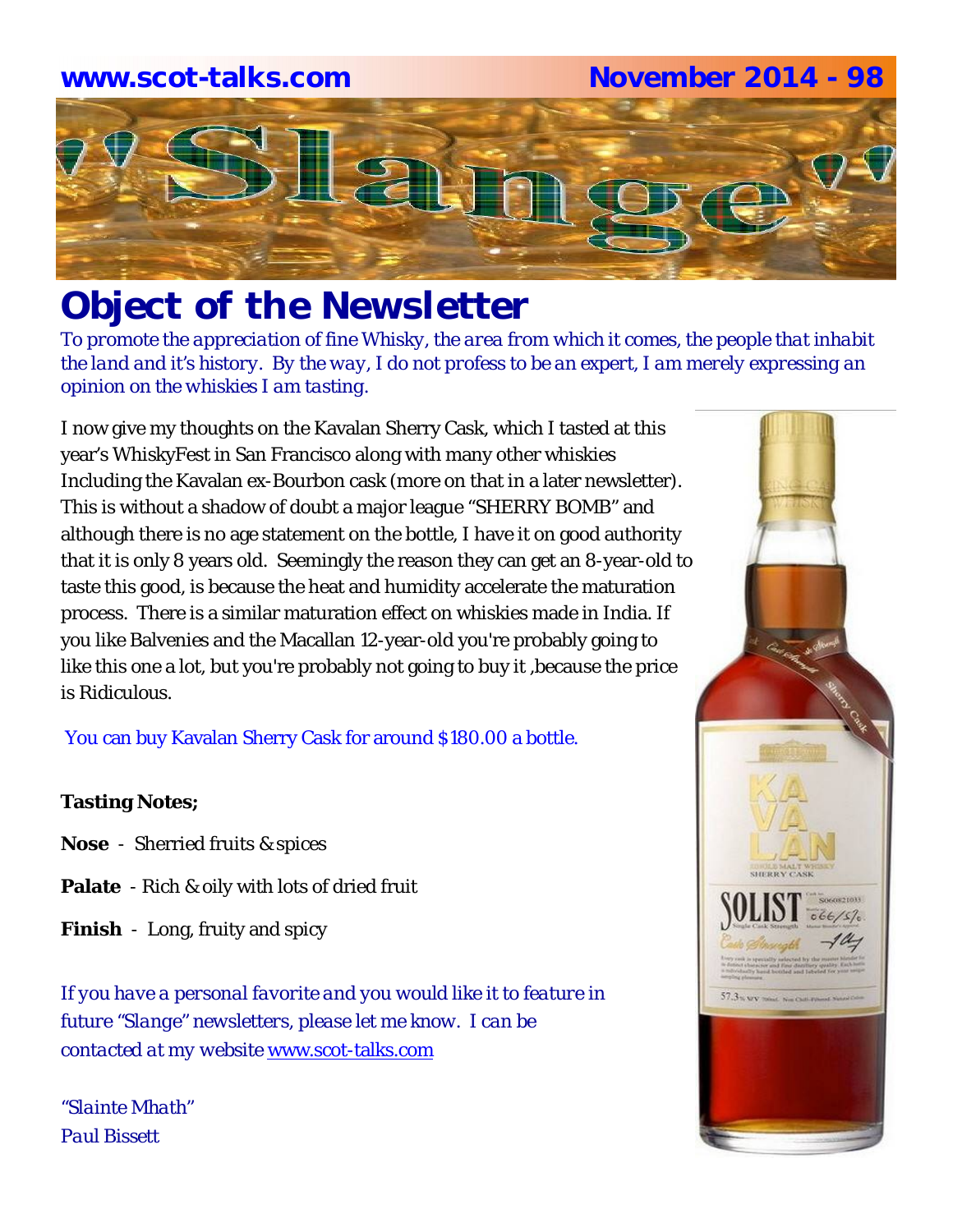

# **Scots in America**

## **When did the Scottish come to the US?**

The first Scots began coming to the New World in the early 1600's, Emigration picked up during the Cromwellian Civil War in Britain, as many Scots from both sides were transported to the American Colonies in the mid-1600's. The Jacobite rebellions of 1715 and 1745 also saw numbers of Scotsmen transported to America, as did the Highland Clearances which came somewhat later. Scottish emigrants who had gone to northern Ireland as colonists of the Ulster plantations in the first half of the 16th century also emigrated to America in the early 1700's. These people, who were referred to as the "Scotch-Irish" were by far the most numerous group of Scottish Colonists to come to America. Between 1715 and 1776 some 250,000 of them arrived, mainly in the Chesapeake Bay region, and settled all along the east coast, particularly in Maryland, Pennsylvania, Delaware, Virginia, North and South Carolina and later in Georgia, Alabama, Tennessee, Kentucky, Arkansas, Texas, Oklahoma, and beyond. A second wave of Scottish immigration came during the late 1800's and most of these Scots settled in the northeastern U.S. in the larger industrial cities, and included such worthies as Andrew Carnegie and Alexander Graham Bell.

# **Why did they come?**

Some were transported, they had no choice other than prison or execution, the reasons ranging from political prisoners of rebellions, to paupers, to petty thieves and criminals. Others came because of poverty. They had no hope of ever breaking out of their set place in the Class-system which existed in Britain, but in America, a man could make something of himself, regardless of his background. Most of these came as bonded-servants and would be given passage to America, paid by the person who brought them over and would have to work off their passage upon their arrival as per their contract, a period which often lasted for seven years. At the end of that time, they were on their own and it was up to themselves to make something of their life in the New World.

# **How were the Scots treated?**

The Scots were looked down upon by the English, Dutch and Germans, who saw them as being less civilized, orderly and less interested in bettering themselves materially through hard work. They were thought to be good fighters and in that capacity they were often set out on the frontier to act as a first line of defense against Indian attacks. The Scots quickly disproved the sterotypical views of the English and other colonists by becoming enormously successful in the New World. Among those who signed the Declaration of Independence were a number of Scotsmen, and the names of such political giants as Aaron Burr, Alexander Hamilton, James Monroe, James Buchanan, John K. Polk, William Drummond, Hugh Mercer, and many other Scotsmen echo throughout the pages of American history.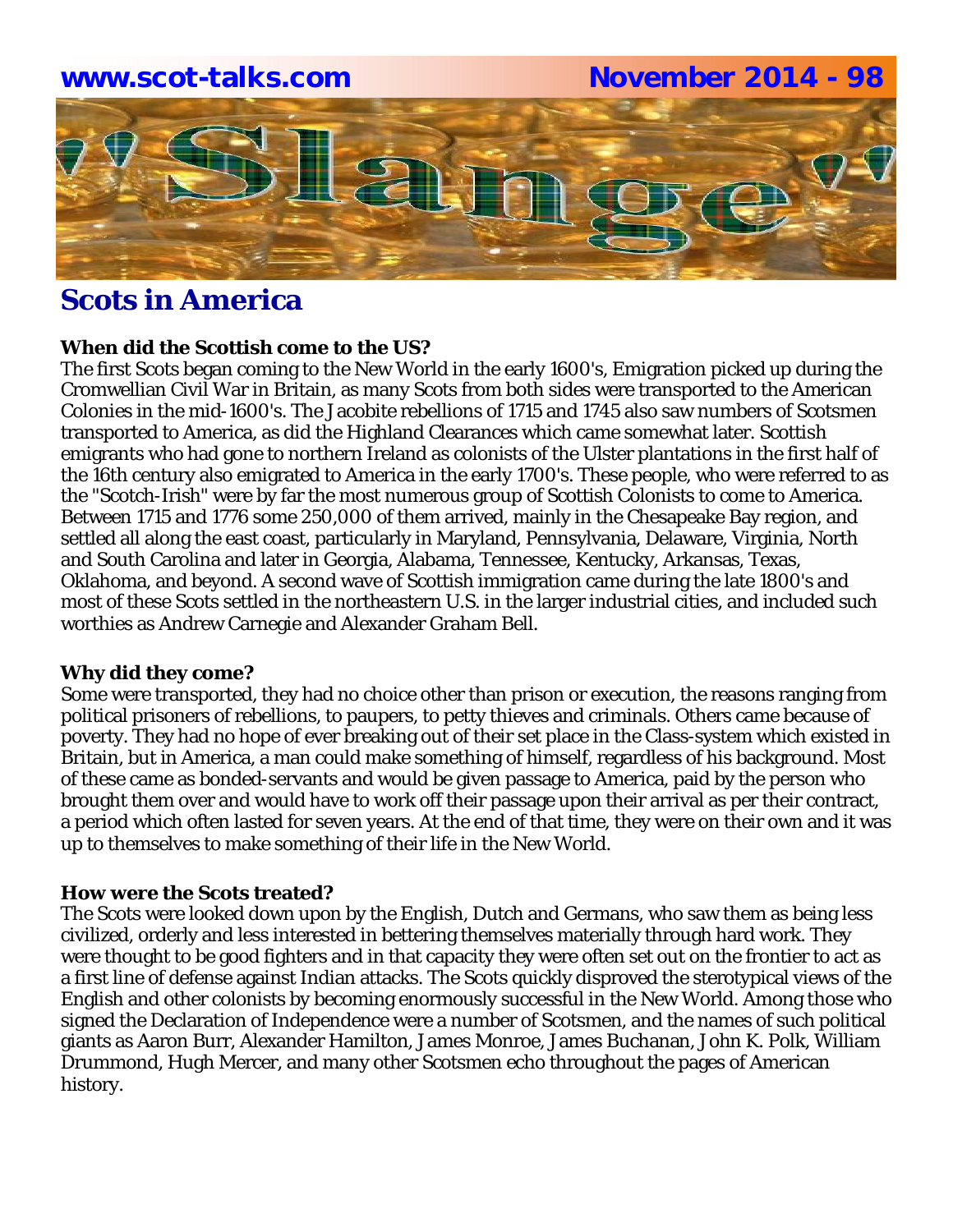Below is a simple guide to help you choose your Whisky, and the flavor notes you should expect from it. Being Scottish I recommend you find a likely candidate and try it in a bar before buying the whole bottle. With each issue of the newsletter I will add in another Whisky to the flavor map. This Issue; Kavalan Sherry Cask. For more information go to http://www.kavalanwhisky.com/



Nutty, biscuit (cookie), Subtle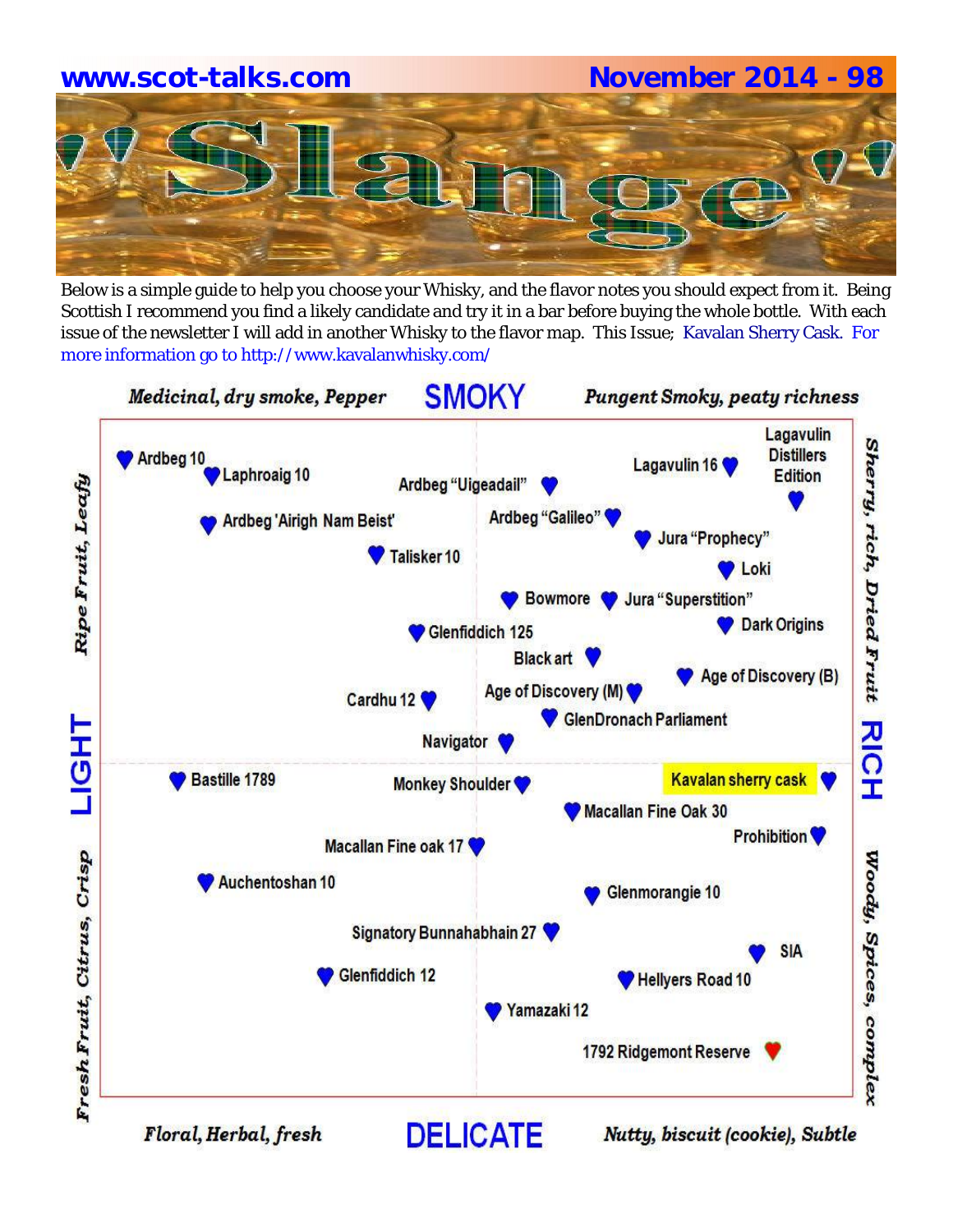

## **Where did the Scots settle? Why?**

The early Scots colonists who arrived in the first half of the 1600's tended to prefer Virginia over New England and a preference for those colonies south of the New England states continued through the time leading up to the Revolutionary War, though numbers of both Scots and Scots-Irish could be found in New York, New Hampshire, Massachusetts, Connecticut and elsewhere. Primarily though, the main concentration of Scottish settlement was from Pennsylvania southward to Georgia.

# **How did the Scots make a living in the US?**

Any way they could, as farmers, soldiers, blacksmiths, cattle-ranchers, lumber men, factory workers, whatever way they could succeed.

## **What were the roles of different family members?**

This was the same as with other ethnic groups, the husband was generally the main provider, the wife the home-maker, mother, nurse, and the children usually did their share to help the family out, whether it was in farming, or working in the factories, or the streets as laborers.

#### **What traditions did they bring to the US?**

They brought their language, which influenced American English to some extent, particularly in Appalachia, but more than anything else, they brought their music, especially fiddle-music, which became what we know today as American "bluegrass" music.

# **Was the US really the "promised land" for them?**

Definitely. Most of the Scots who came to America turned out to be far more successful than they would have if they stayed at home. At the worst, they were no worse off than they would have been had they not immigrated. America is the land of opportunity, Britain was a land of privilege, status and class-systems that were carved in stone.

# **What is the status of the Scots in the US today?**

The Scots in America today are your typical Americans. They are the hard working, materialists who generally try to conform to the Norman Rockwell image of America. They are the backbone of the American economy and political system, the very foundation upon which America was built. If it were not for the Scots, America would probably still be a British colony.

#### **Compared to other immigrant groups?**

Here's a good reference of how the Scots stack up against other ethnic groups. This is from an Associated Press newspaper article which appeared in 1980:

"Americans of Scottish descent, tend to be better educated and have higher incomes than other European based ethnic groups, according to a new Census Bureau study.